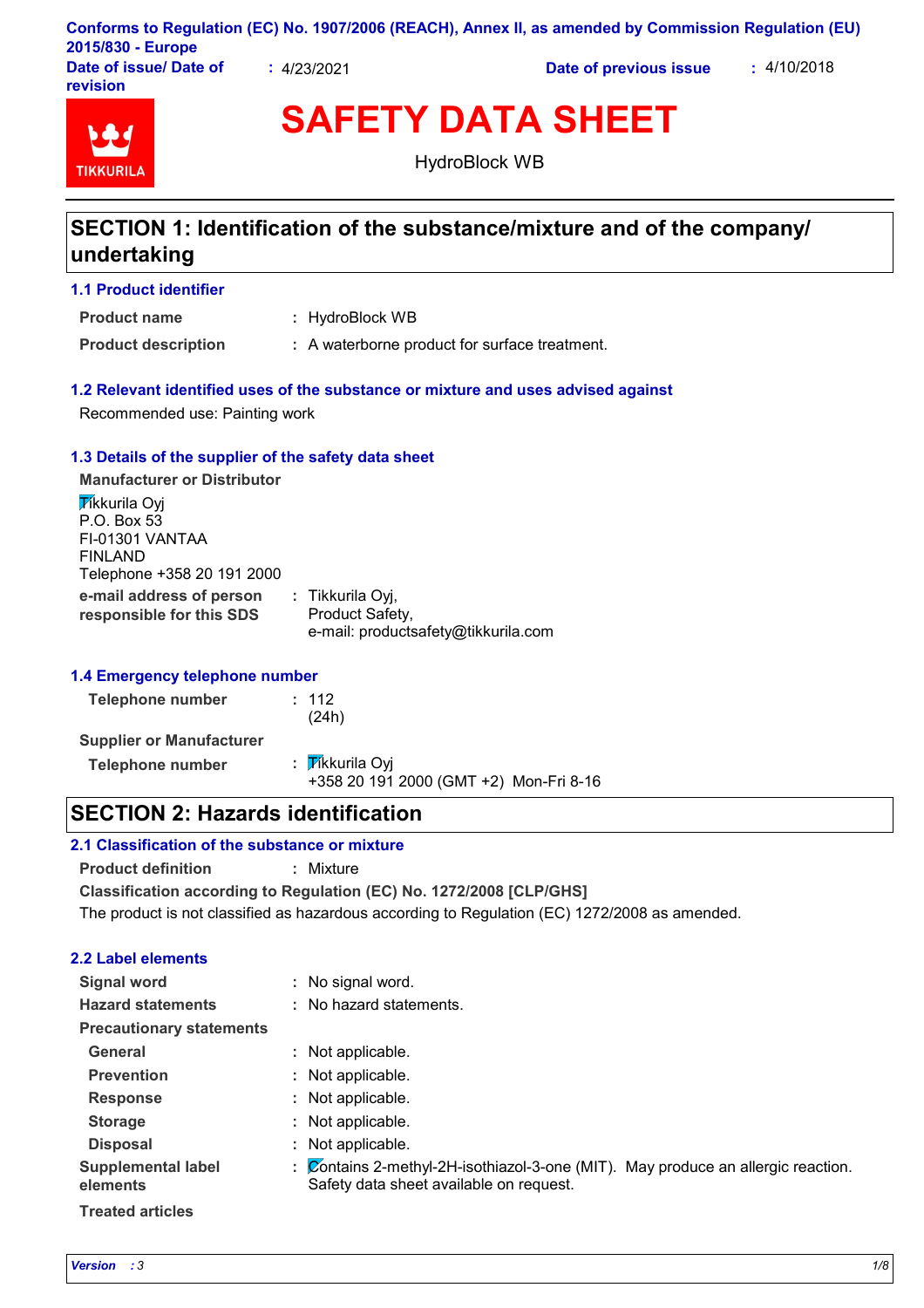*Date of issue/Date of revision 23.04.2021 Date of previous issue 10.04.2018. HydroBlock WB*

 $\overline{W}$ ear protective gloves.

#### **2.3 Other hazards**

**Other hazards which do : not result in classification** : None known.

## **SECTION 3: Composition/information on ingredients**

#### **3.2 Mixtures :** Mixture

| <b>Product/ingredient</b>              | <b>Identifiers</b>               | $\%$     | <b>Classification</b><br><b>Regulation (EC) No.</b>                                                                                                                                               | <b>Notes</b> |
|----------------------------------------|----------------------------------|----------|---------------------------------------------------------------------------------------------------------------------------------------------------------------------------------------------------|--------------|
| name                                   |                                  |          | 1272/2008 [CLP]                                                                                                                                                                                   |              |
| trethoxy(2,4,4-trimethylpentyl) silane | EC: 252-558-1<br>CAS: 35435-21-3 | ≤10      | Flam. Lig. 3, H226                                                                                                                                                                                |              |
| 2-methyl-2H-isothiazol-3-one (MIT)     | EC: 220-239-6<br>CAS: 2682-20-4  | < 0.0015 | Acute Tox. 3, H301<br>Acute Tox. 3, H311<br>Acute Tox. 2, H330<br>Skin Corr. 1B, H314<br>Eye Dam. 1, H318<br>Skin Sens. 1A, H317<br>Aquatic Acute 1, H400 (M=10)<br>Aquatic Chronic 1, H410 (M=1) |              |
|                                        |                                  |          | See Section 16 for the full<br>text of the H statements<br>declared above.                                                                                                                        |              |

There are no additional ingredients present which, within the current knowledge of the supplier, are classified and contribute to the classification of the substance and hence require reporting in this section.

There are no additional ingredients present which, within the current knowledge of the supplier and in the concentrations applicable, are classified as hazardous to health or the environment, are PBTs or vPvBs or have been assigned a workplace exposure limit and hence require reporting in this section.

Occupational exposure limits, if available, are listed in Section 8.

Notes, if applicable, refer to Notes given in Annex VI of 1272/2008/EC.

## **SECTION 4: First aid measures**

#### **4.1 Description of first aid measures**

| General             |    | : In all cases of doubt, or when symptoms persist, seek medical attention. Show this<br>safety data sheet or label to the doctor if possible.                                                        |
|---------------------|----|------------------------------------------------------------------------------------------------------------------------------------------------------------------------------------------------------|
| Eye contact         | ÷. | Check for and remove any contact lenses. Immediately flush eyes with plenty of<br>lukewarm water, keeping eyelids open. Continue to rinse for at least 15 minutes.                                   |
| <b>Inhalation</b>   |    | $:$ Remove to fresh air.                                                                                                                                                                             |
| <b>Skin contact</b> |    | : Wash skin thoroughly with soap and water or use recognized skin cleanser. Do<br>NOT use solvents or thinners.                                                                                      |
| Ingestion           |    | : If accidentally swallowed rinse the mouth with plenty of water (only if the person is<br>conscious). If significant amounts have been swallowed or if symptoms persist,<br>seek medical attention. |

#### **4.2 Most important symptoms and effects, both acute and delayed**

See Section 11 for more detailed information on health effects and symptoms. **Zontains:** 2-methyl-2H-isothiazol-3-one (MIT)

May produce an allergic reaction.

#### **4.3 Indication of any immediate medical attention and special treatment needed**

None.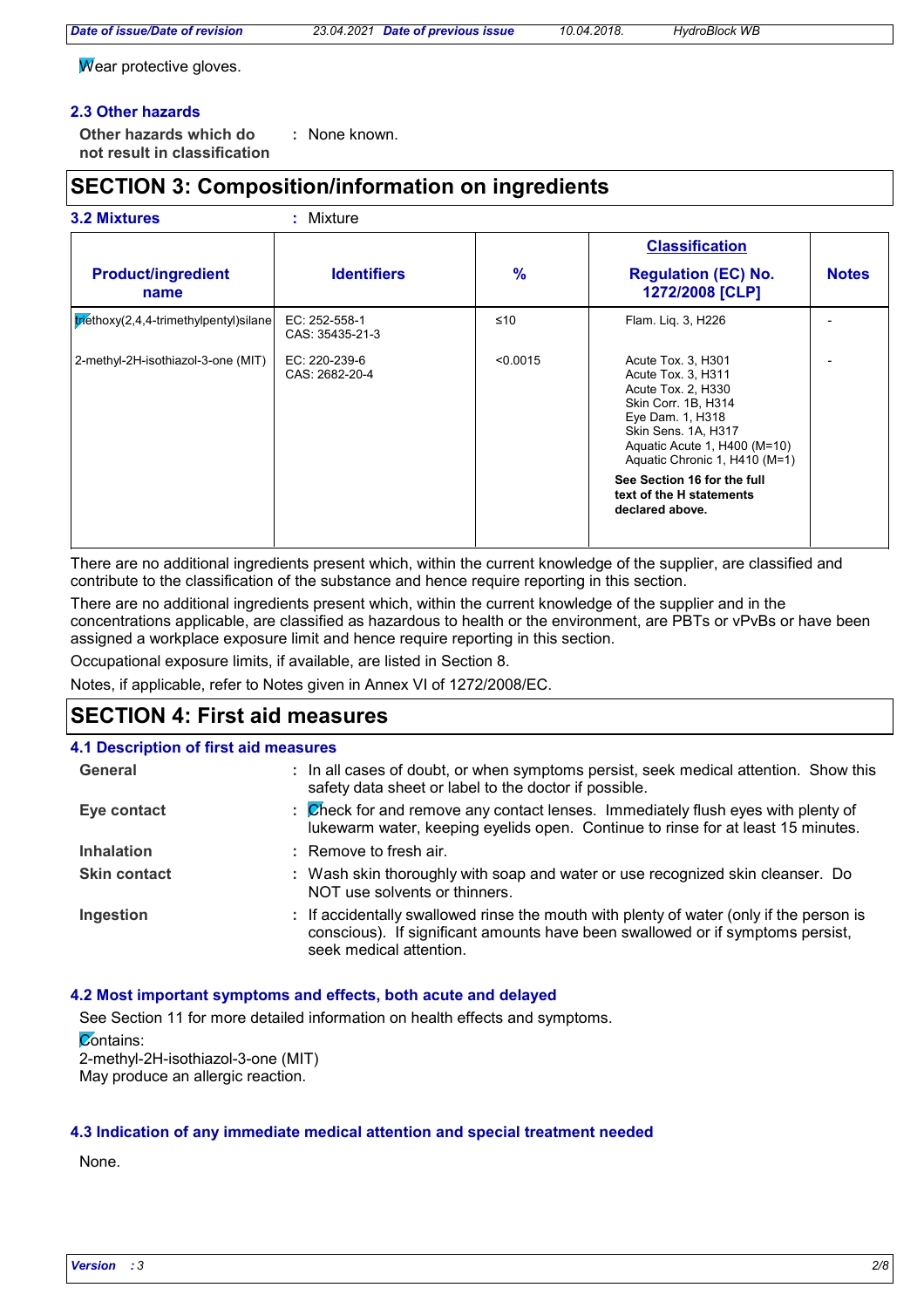## **SECTION 5: Firefighting measures**

| 5.1 Extinguishing media<br><b>Suitable extinguishing</b><br>media | : Use an extinguishing agent suitable for the surrounding fire. Recommended:<br>Alcohol resistant foam, CO <sub>2</sub> , powders or water spray/mist.        |
|-------------------------------------------------------------------|---------------------------------------------------------------------------------------------------------------------------------------------------------------|
| Unsuitable extinguishing<br>media                                 | : Do not use a direct water jet that could spread the fire.                                                                                                   |
|                                                                   | 5.2 Special hazards arising from the substance or mixture                                                                                                     |
| Hazards from the<br>substance or mixture                          | : This product is not classified as flammable. Fire will produce dense black smoke.<br>Exposure to decomposition products may cause a health hazard.          |
| <b>Hazardous combustion</b><br>products                           | : When exposed to high temperatures, hazardous decomposition products may be<br>produced, such as carbon monoxide and dioxide, smoke, oxides of nitrogen etc. |
| <b>5.3 Advice for firefighters</b>                                |                                                                                                                                                               |
| <b>Special protective actions</b><br>for fire-fighters            | : Use water spray to keep fire-exposed containers cool. Do not release runoff from<br>fire to drains or watercourses.                                         |

**Special protective : Appropriate breathing apparatus may be required. equipment for fire-fighters**

## **SECTION 6: Accidental release measures**

| <b>6.1 Personal precautions,</b><br>protective equipment and<br>emergency procedures | : Refer to protective measures listed in sections 7 and 8.                                                                                                                                                                                                               |
|--------------------------------------------------------------------------------------|--------------------------------------------------------------------------------------------------------------------------------------------------------------------------------------------------------------------------------------------------------------------------|
| <b>6.2 Environmental</b><br>precautions                                              | : Do not allow to enter drains, water courses or soil.                                                                                                                                                                                                                   |
| 6.3 Methods and materials<br>for containment and<br>cleaning up                      | : Contain and collect spillage with non-combustible, absorbent material e.g. sand,<br>earth, vermiculite or diatomaceous earth and place in container for disposal<br>according to local regulations. Preferably clean with water or detergent. Avoid using<br>solvents. |
| 6.4 Reference to other<br><b>sections</b>                                            | : See Section 1 for emergency contact information.<br>See Section 13 for additional waste treatment information.                                                                                                                                                         |

## **SECTION 7: Handling and storage**

| <b>7.1 Precautions for safe</b><br>handling                                          | : Skin contact with the product and exposure to spray mist and vapor should be<br>avoided. Avoid contact with skin and eyes. Avoid inhalation of dust from sanding.<br>See Section 8 for information on appropriate personal protective equipment. Eating,<br>drinking and smoking should be prohibited in areas where this material is handled<br>and stored. Wash hands before breaks and immediately after handling the product.          |
|--------------------------------------------------------------------------------------|----------------------------------------------------------------------------------------------------------------------------------------------------------------------------------------------------------------------------------------------------------------------------------------------------------------------------------------------------------------------------------------------------------------------------------------------|
| <b>7.2 Conditions for safe</b><br>storage, including any<br><b>incompatibilities</b> | : Store away from direct sunlight in a dry, cool and well-ventilated area, away from<br>incompatible materials (see Section 10). Keep container tightly closed. Containers<br>that have been opened must be carefully resealed and kept upright to prevent<br>leakage. Do not store in unlabeled containers. Recommended storage temperature<br>is $+5^{\circ}$ C +25°C. Do not allow to freeze. Store in accordance with local regulations. |
| 7.3 Specific end use(s)                                                              | : None.                                                                                                                                                                                                                                                                                                                                                                                                                                      |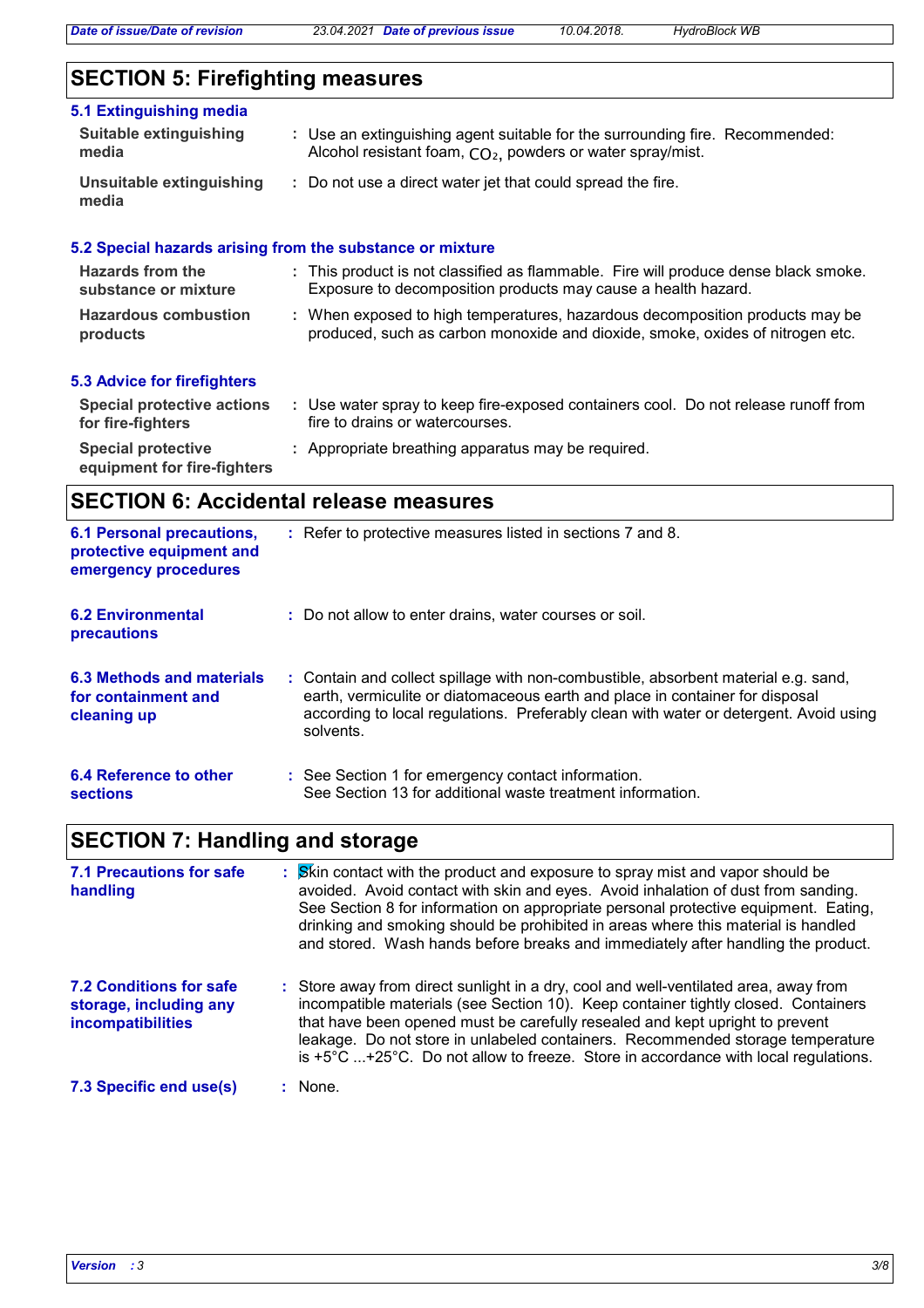#### **SECTION 8: Exposure controls/personal protection**

#### **8.1 Control parameters**

No exposure limit value known. **Occupational exposure limits**

**Recommended monitoring procedures**

: If this product contains ingredients with exposure limits, personal, workplace atmosphere or biological monitoring may be required to determine the effectiveness of the ventilation or other control measures and/or the necessity to use respiratory protective equipment.

#### **DNELs/DMELs**

No DNELs/DMELs available.

**PNECs**

No PNECs available.

#### **8.2 Exposure controls**

**Appropriate engineering controls**

Provide adequate ventilation. Comply with the health and safety at work laws.

#### **Individual protection measures**

| <b>Eye/face protection</b>    | : Safety eyewear should be used when there is a likelihood of exposure. Use safety<br>eyewear (EN166), especially during spray-application.                                                                                                                                                                                                                                                |  |
|-------------------------------|--------------------------------------------------------------------------------------------------------------------------------------------------------------------------------------------------------------------------------------------------------------------------------------------------------------------------------------------------------------------------------------------|--|
| <b>Hand protection</b>        | : Wear protective gloves. Gloves should be replaced regularly and if there is any<br>sign of damage to the glove material. The instructions and information provided by<br>the glove manufacturer on use, storage, maintenance and replacement must be<br>followed.<br>Recommended glove material (EN374):<br>> 8 hours (breakthrough time): nitrile rubber<br>Not recommended: PVA gloves |  |
| <b>Skin protection</b>        | : Wear appropriate personal protective clothing to prevent skin contact.                                                                                                                                                                                                                                                                                                                   |  |
| <b>Respiratory protection</b> | : If ventilation during spray-application is inadequate, use respirators with<br>combination filter AP, gas/dust filter (EN405:2001). Wear a respirator with type P2<br>filter during sanding (EN149:2001). Be sure to use an approved/certified respirator<br>or equivalent. Check that mask fits tightly and change filter regularly.                                                    |  |

## **SECTION 9: Physical and chemical properties**

#### **9.1 Information on basic physical and chemical properties**

| <b>Appearance</b>                                                                 |                                                                                            |
|-----------------------------------------------------------------------------------|--------------------------------------------------------------------------------------------|
| <b>Physical state</b>                                                             | : Liquid.                                                                                  |
| Color                                                                             | : Colorless.                                                                               |
| Odor                                                                              | $:$ Mild.                                                                                  |
| Odor threshold                                                                    | : Not relevant for the hazard assessment of the product.                                   |
| рH                                                                                | : Not relevant for the hazard assessment of the product.                                   |
| <b>Melting point/freezing point</b><br>Initial boiling point and<br>boiling range | $: 0^{\circ}$ C (water)<br>$: 100^{\circ}$ C (water)                                       |
| <b>Flash point</b>                                                                | : $>100 °C$                                                                                |
| <b>Evaporation rate</b><br>Flammability (solid, gas)                              | : Not relevant due to the nature of the product.<br>: Not applicable. Product is a liquid. |
| Upper/lower flammability or<br>explosive limits                                   | : No flammable ingredients present.                                                        |
| Vapor pressure                                                                    | : 3.2 kPa [room temperature] (water)                                                       |
| <b>Vapor density</b><br><b>Density</b>                                            | Not relevant for the hazard assessment of the product.<br>1 g/cm <sup>3</sup>              |
| Solubility(ies)                                                                   | Miscible in water.                                                                         |
|                                                                                   |                                                                                            |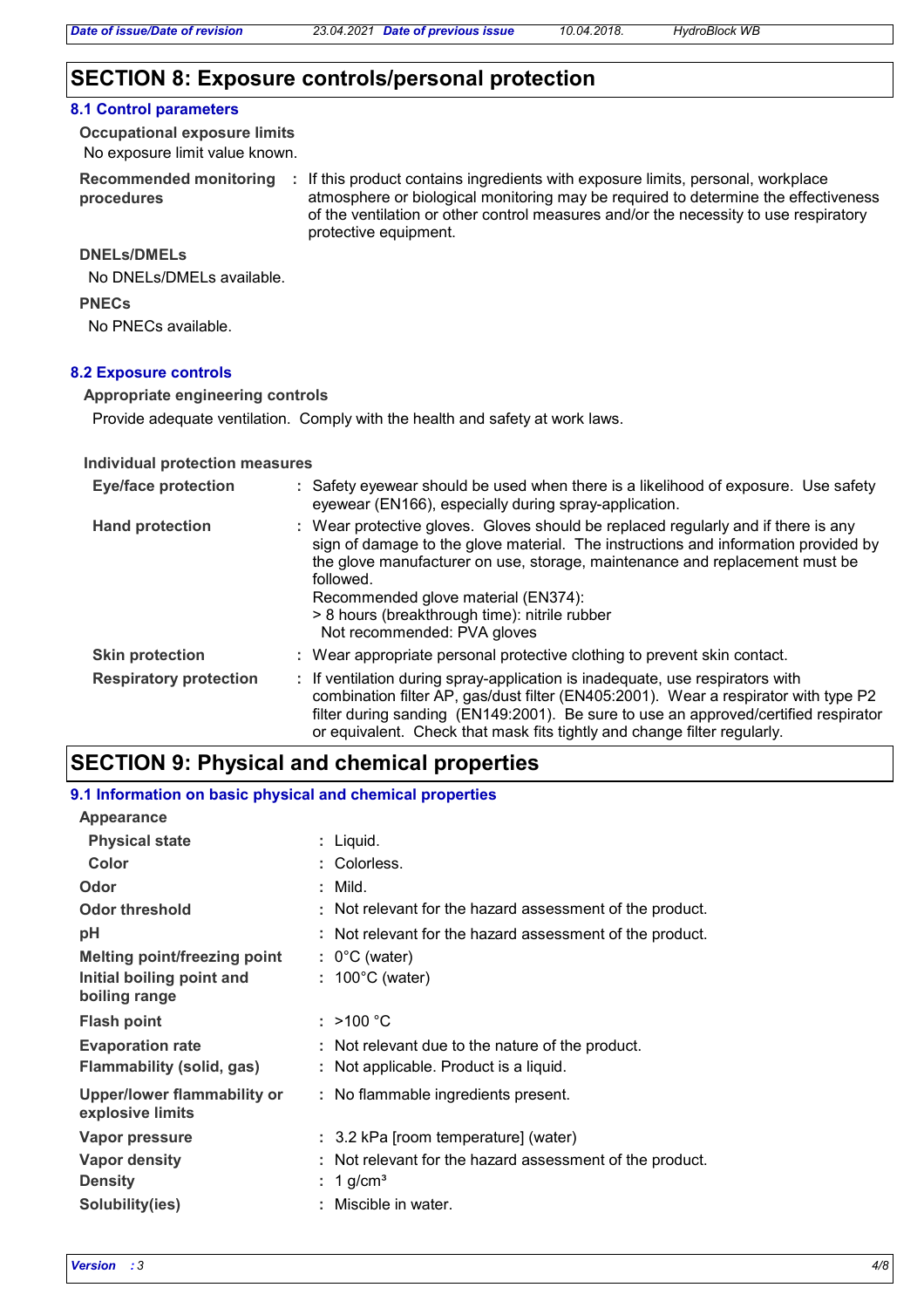| Date of issue/Date of revision                                     | 23.04.2021 Date of previous issue                        | 10.04.2018. | <b>HydroBlock WB</b> |
|--------------------------------------------------------------------|----------------------------------------------------------|-------------|----------------------|
| <b>Partition coefficient: n-octanol/ : Not available.</b><br>water |                                                          |             |                      |
| <b>Auto-ignition temperature</b>                                   | : Not relevant due to the nature of the product.         |             |                      |
| <b>Decomposition temperature</b>                                   | : Not relevant for the hazard assessment of the product. |             |                      |
| <b>Viscosity</b>                                                   | : Not relevant for the hazard assessment of the product. |             |                      |
| <b>Explosive properties</b>                                        | : No explosive ingredients present.                      |             |                      |
| <b>Oxidizing properties</b>                                        | : No oxidizing ingredients present.                      |             |                      |
|                                                                    |                                                          |             |                      |

#### **9.2 Other information**

No additional information.

| <b>SECTION 10: Stability and reactivity</b>     |  |                                                                                                                                                               |
|-------------------------------------------------|--|---------------------------------------------------------------------------------------------------------------------------------------------------------------|
| <b>10.1 Reactivity</b>                          |  | $:$ See Section 10.5.                                                                                                                                         |
| <b>10.2 Chemical stability</b>                  |  | : Stable under recommended storage and handling conditions (see Section 7).                                                                                   |
| 10.3 Possibility of<br>hazardous reactions      |  | : Under normal conditions of storage and use, hazardous reactions will not occur.                                                                             |
| <b>10.4 Conditions to avoid</b>                 |  | : Avoid extreme heat and freezing.                                                                                                                            |
| 10.5 Incompatible materials                     |  | : Keep away from the following materials to prevent strong exothermic reactions:<br>oxidizing agents<br>strong acids<br>strong alkalis                        |
| <b>10.6 Hazardous</b><br>decomposition products |  | : When exposed to high temperatures, hazardous decomposition products may be<br>produced, such as carbon monoxide and dioxide, smoke, oxides of nitrogen etc. |

## **SECTION 11: Toxicological information**

#### **11.1 Information on toxicological effects**

There is no testdata available on the product itself.

The product is not classified as hazardous according to Regulation (EC) 1272/2008 as amended.

Long term exposure to spray mist may produce respiratory tract irritation. Prolonged or repeated contact can defat the skin and lead to irritation, cracking and/or dermatitis.

**Acute toxicity**

Not classified.

**Irritation/Corrosion**

Not classified.

**Sensitization**

**Not classified.** 

The product contains sensitizing substances mentioned in sections 2 and 3.

**Mutagenicity**

Not classified.

**Carcinogenicity**

Not classified.

**Reproductive toxicity**

Not classified.

**Teratogenicity**

Not classified.

**Specific target organ toxicity (single exposure)**

Not classified.

**Specific target organ toxicity (repeated exposure)**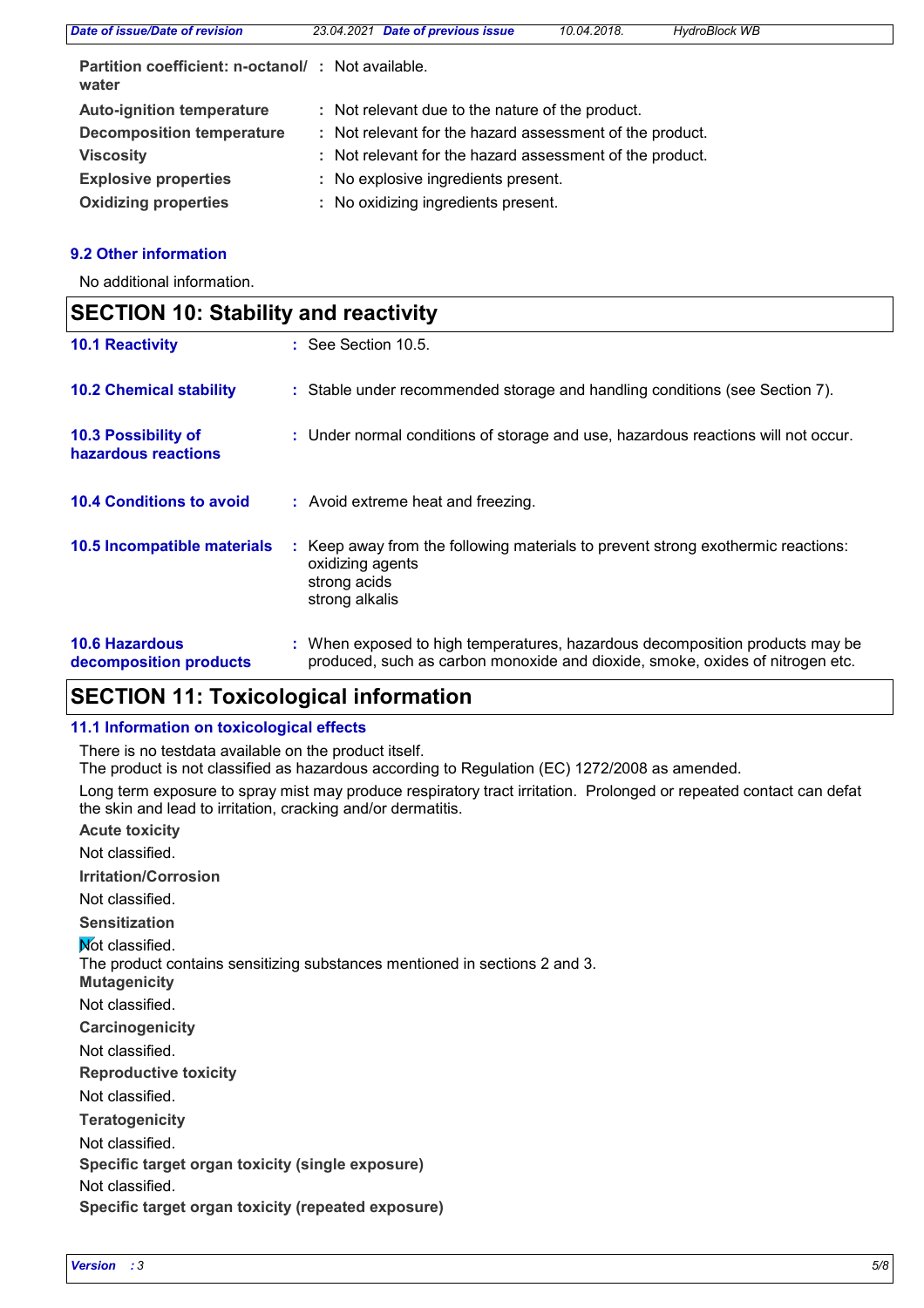*Date of issue/Date of revision 23.04.2021 Date of previous issue 10.04.2018. HydroBlock WB*

Not classified.

**Aspiration hazard**

Not classified.

## **SECTION 12: Ecological information**

Ecological testing has not been conducted on this product. Do not allow to enter drains, water courses or soil.

The product is not classified as environmentally hazardous according to Regulation (EC) 1272/2008.

#### **12.1 Toxicity**

| <b>Product/ingredient name</b>              | <b>Result</b>          | <b>Species</b> | <b>Exposure</b> |
|---------------------------------------------|------------------------|----------------|-----------------|
| $2$ -methyl-2H-isothiazol-<br>l 3-one (MIT) | Chronic EC50 0.93 mg/l | Daphnia        | 48 hours        |

**12.2 Persistence and :** No specific data.

#### **degradability**

#### **12.3 Bioaccumulative potential**

| <b>Product/ingredient name</b>                        | $\mathsf{LogP}_\mathsf{ow}$ | <b>Bioconcentration factor</b><br><b>IBCF1</b> | <b>Potential</b> |
|-------------------------------------------------------|-----------------------------|------------------------------------------------|------------------|
| <b>triethoxy</b><br>$(2,4,4$ -trimethylpentyl) silane | >6.5                        |                                                | high             |

#### **12.4 Mobility in soil**

| Soil/water partition           | : Not available. |
|--------------------------------|------------------|
| coefficient (K <sub>oc</sub> ) |                  |
| <b>Mobility</b>                | : Not available. |

#### **12.5 Results of PBT and vPvB assessment**

This mixture does not contain any substances that are assessed to be a PBT or a vPvB.

#### **12.6 Other adverse effects :**

### **SECTION 13: Disposal considerations**

#### **13.1 Waste treatment methods**

**Product**

**Methods of disposal :**

Gather residues into waste containers. Liquid residue must not be emptied into drains or sewage system, but handled in accordance with national regulations. Product residues should be left at special companies which have permission for gathering this kind of wastes.

#### **European waste catalogue (EWC)**

| Waste code | <b>Waste designation</b>                                       |
|------------|----------------------------------------------------------------|
| 080112     | waste paint and varnish other than those mentioned in 08 01 11 |

If this product is mixed with other wastes, the original waste product code may no longer apply and the appropriate code should be assigned. For further information, contact your local waste authority.

**Packaging**

| <b>Methods of disposal</b>     | : Empty packaging should be recycled or disposed of in accordance with national<br>regulations. |  |
|--------------------------------|-------------------------------------------------------------------------------------------------|--|
| a a a ball anns a an chlanais. | a - Mila - a al al Marca - Lin Caroca - Al arco                                                 |  |

**Special precautions :** No additional information.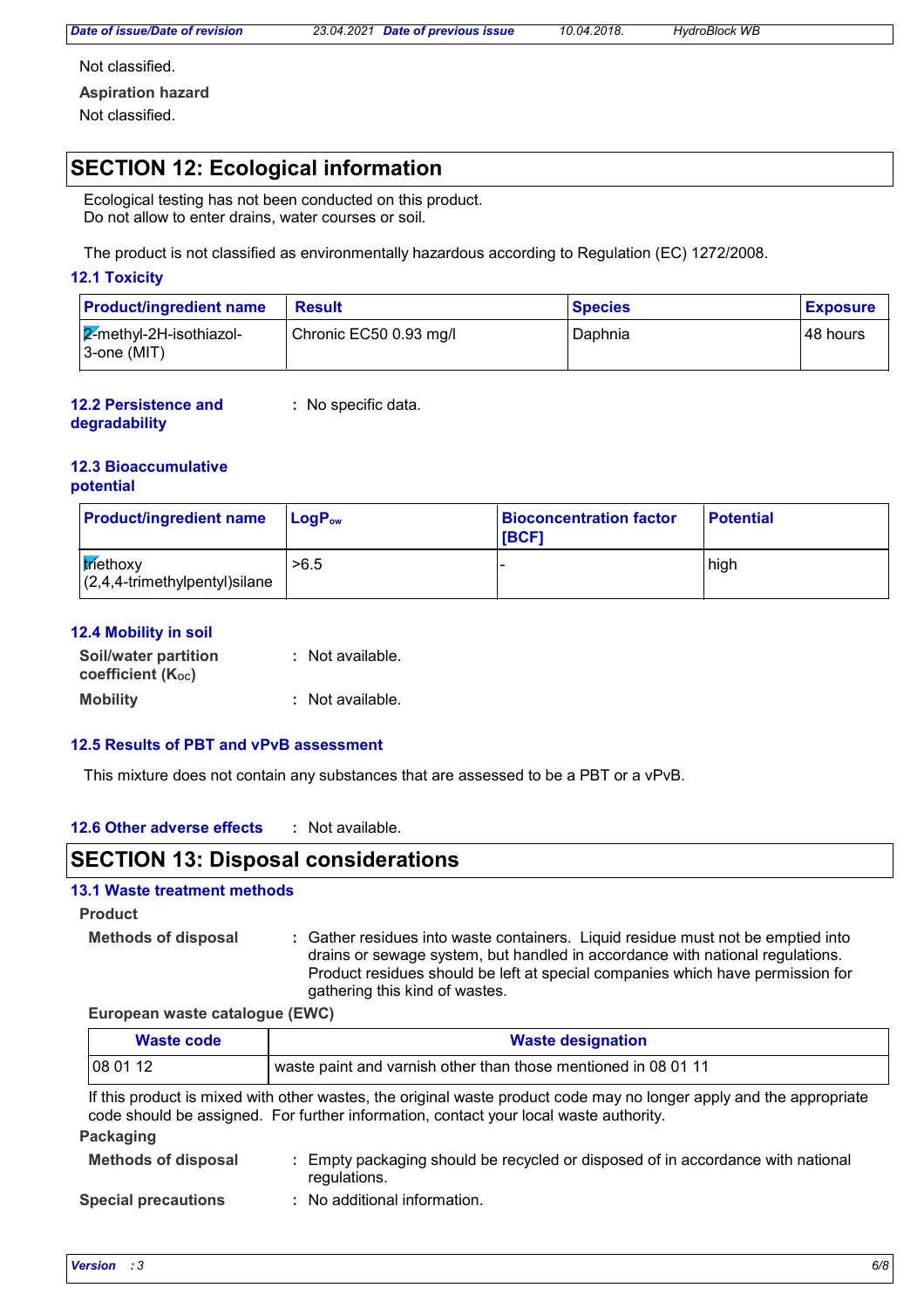## **SECTION 14: Transport information**

This product is not regulated for carriage according to ADR/RID, IMDG, IATA.

|                                           | <b>ADR/RID</b>               | <b>IMDG</b>    | <b>IATA</b>    |
|-------------------------------------------|------------------------------|----------------|----------------|
| 14.1 UN number                            | Not regulated.               | Not regulated. | Not regulated. |
| 14.2 UN proper<br>shipping name           | $\qquad \qquad \blacksquare$ | -              |                |
| <b>14.3 Transport</b><br>hazard class(es) | $\overline{\phantom{0}}$     | -              |                |
| 14.4 Packing<br>group                     |                              | -              |                |
| 14.5<br><b>Environmental</b><br>hazards   | No.                          | No.            | No.            |

## **user**

**14.6 Special precautions for : Transport within user's premises:** always transport in closed containers that are upright and secure. Ensure that persons transporting the product know what to do in the event of an accident or spillage.

#### **14.7 Transport in bulk according to IMO instruments**

## **SECTION 15: Regulatory information**

**15.1 Safety, health and environmental regulations/legislation specific for the substance or mixture**

**EU Regulation (EC) No. 1907/2006 (REACH)**

| <b>Other EU regulations</b> |                                                                                    |
|-----------------------------|------------------------------------------------------------------------------------|
| <b>Europe inventory</b>     | : Not determined.                                                                  |
| <b>VOC Directive</b>        | : This product is in scope of Directive 2004/42/CE.                                |
| <b>15.2 Chemical Safety</b> | : This product contains substances for which Chemical Safety Assessments are still |

**Assessment**

# required.

**:** Not available.

## **SECTION 16: Other information**

 $\nabla$  Indicates information that has changed from previously issued version.

| <b>Abbreviations and</b> | $\therefore$ ATE = Acute Toxicity Estimate                                    |
|--------------------------|-------------------------------------------------------------------------------|
| acronyms                 | CLP = Classification, Labelling and Packaging Regulation [Regulation (EC) No. |
|                          | 1272/2008]                                                                    |
|                          | DMEL = Derived Minimal Effect Level                                           |
|                          | DNEL = Derived No Effect Level                                                |
|                          | EUH statement = CLP-specific Hazard statement                                 |
|                          | PBT = Persistent, Bioaccumulative and Toxic                                   |
|                          | PNEC = Predicted No Effect Concentration                                      |
|                          | <b>RRN = REACH Registration Number</b>                                        |
|                          | vPvB = Very Persistent and Very Bioaccumulative                               |
|                          |                                                                               |

**Procedure used to derive the classification according to Regulation (EC) No. 1272/2008 [CLP/GHS]**

**Classification Justification**

Not classified.